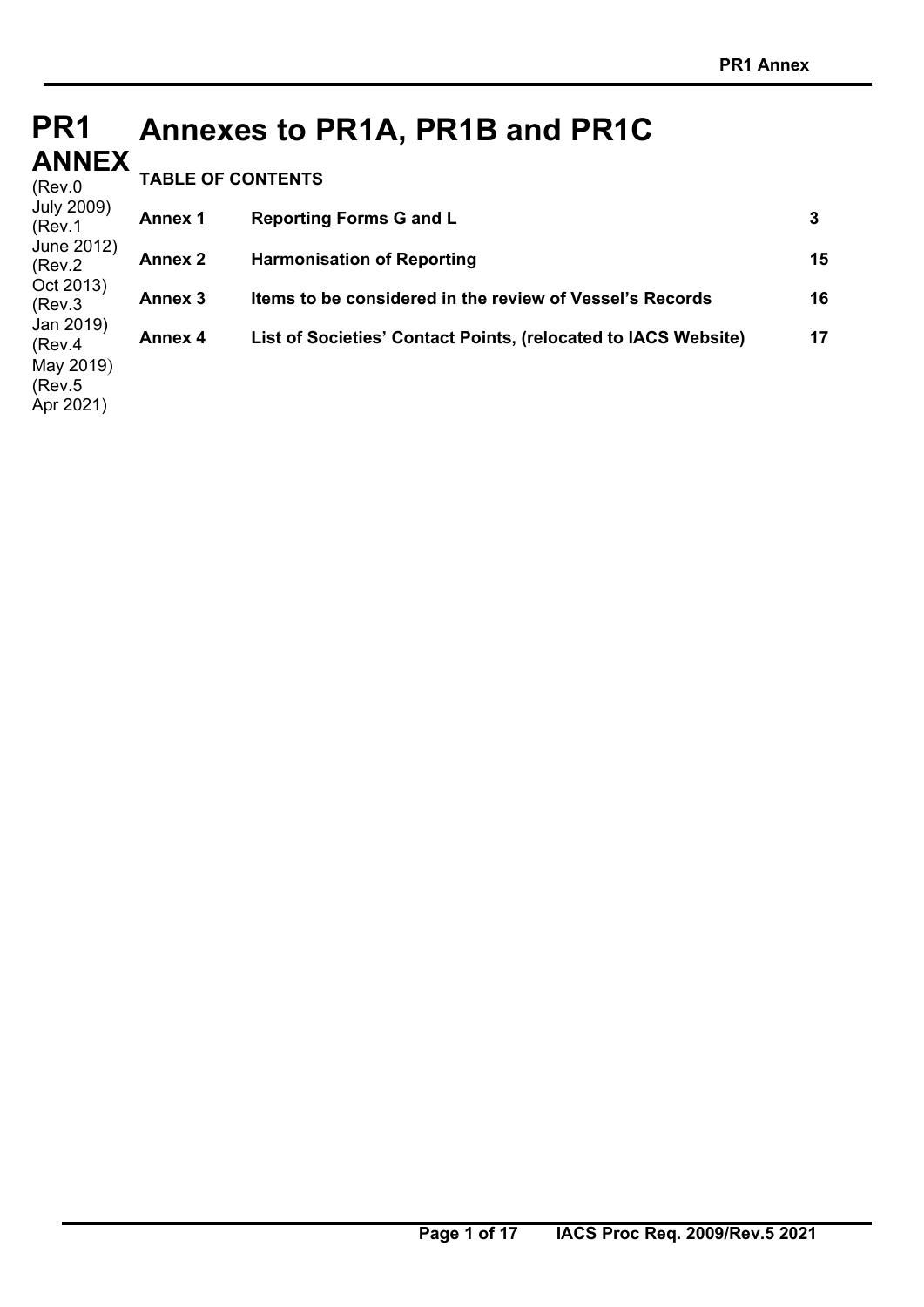### Notes:

- 1. This Annex applies to the requests for transfer of class, or requests for adding class, or requests from an Owner pertaining to his intention to withdraw from class from another Society, or advice by the withdrawing Society that class has been withdrawn, received on or after 1 July 2009.
	- 2. Revision 1 of this Annex applies to requests for transfer of class, or requests for adding class, or requests from an Owner pertaining to his intention to withdraw from class from another Society, or advice by the withdrawing society that class has been withdrawn, received on or after 1 July 2013.
	- 3. Revision 2 of this Annex applies to requests for transfer of class, or requests for adding class, or requests from an Owner pertaining to his intention to withdraw from class from another Society, or advice by the withdrawing society that class has been withdrawn, received on or after 1 January 2014.
	- 4. Revision 3 of this Annex applies to requests for transfer of class, or requests for adding class, or requests from an Owner pertaining to his intention to withdraw from class from another Society, or advice by the withdrawing society that class has been withdrawn, received on or after 1 July 2019.
	- 5. Revision 4 of this Annex applies to requests for transfer of class, or requests for adding class, or requests from an Owner pertaining to his intention to withdraw from class from another Society, or advice by the withdrawing society that class has been withdrawn, received on or after 1 July 2020.
	- 6. Revision 5 of this Annex applies to requests for transfer of class, or requests for adding class, or requests from an Owner pertaining to his intention to withdraw from class from another Society, or advice by the withdrawing society that class has been withdrawn, received on or after 1 January 2022.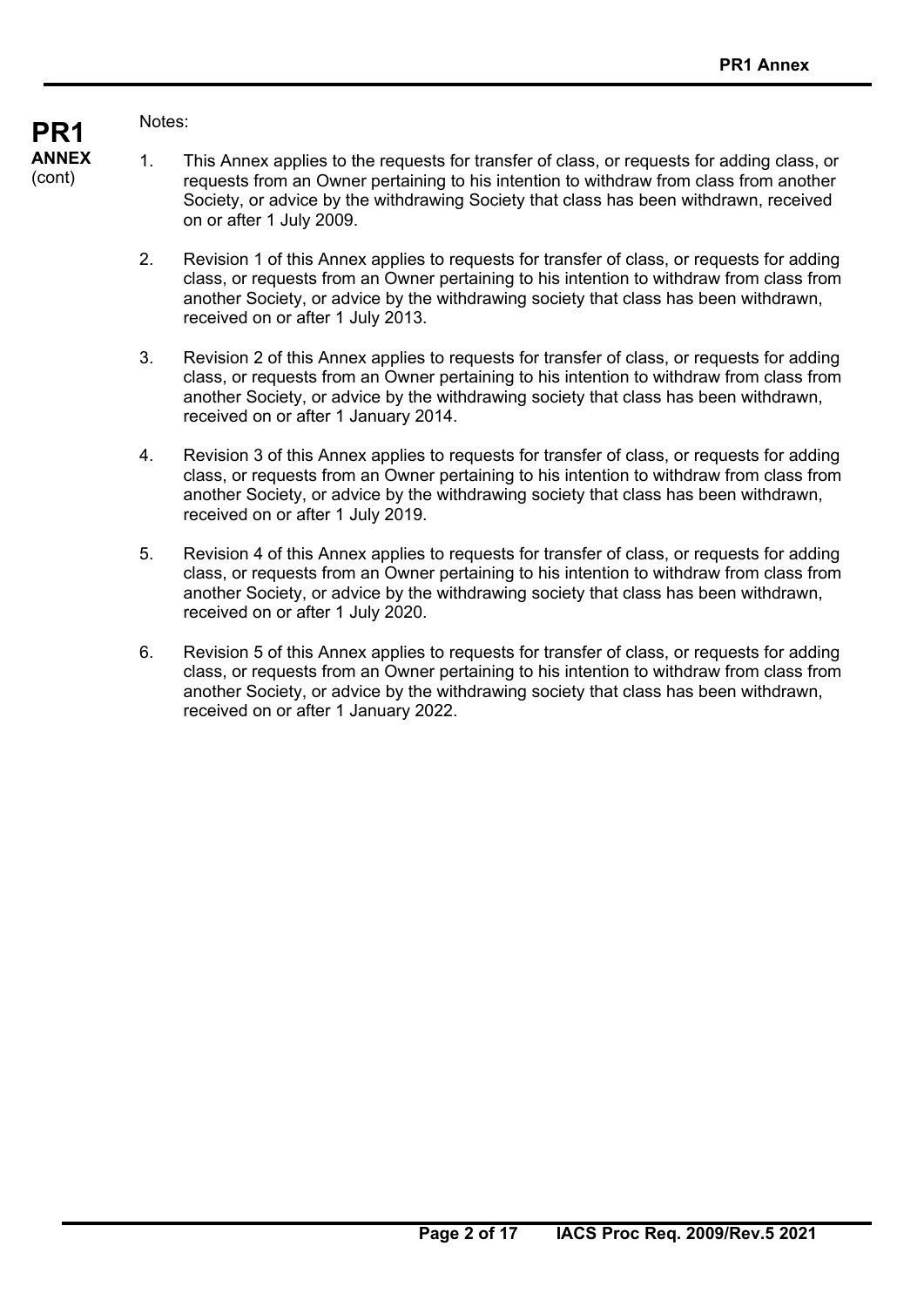### **Annex 1 - Reporting Forms G and L**

### **Form G**

**PR1 ANNEX**  (cont)

> Form G is to be created and updated on the on-line TOC database maintained by the IACS Permanent Secretariat. The Form is then to be faxed or e-mailed to the other Society in accordance with the Notes below.

Form G is to be used:

**I) by the gaining Society for reporting transfer of class from another Society** (refer to A.1 and A.3 of PR1A) using the following Notes:

1. This form with Part A, duly completed, is to be sent to the losing Society within two (2) working days of receipt of a written request for transfer of class by the gaining Society at its Headquarters or one of its designated control or management centres.

In the case of transfer of class at vessel's delivery, the two (2) working days do not apply.

2. This form with Parts A and B, duly completed, is to be sent to the losing Society within one (1) month of the date of issuing an Interim Certificate of Class, including an interim certificate of class issued according to A.1.4.2 of PR1A, to a vessel which is transferring from another Society.

When not required to have been dealt with by the losing Society, a list of dates, locations and actions taken to satisfy each overdue survey and overdue condition of class as specified to the Owner by the losing Society is to be attached to the copy sent to the losing Society.

3. This form with Parts A, B and B-1 duly completed, is to be sent to the losing Society within one (1) month from the completion of the survey to confirm that additional overdue surveys and overdue conditions of class have been dealt with.

A list of dates, locations and actions taken to satisfy each additional overdue survey and additional overdue condition of class as specified to the Owner by the losing or first or withdrawing Society is to be attached.

4. The gaining Society is, within one (1) month of the date of final entry into class, to dispatch this form, with Parts A, B, B-1 (when applicable) and C duly completed to the losing Society.

In cases where the losing Society has reported conditions of class on the vessel a list of actions taken with dates and locations and actions to be taken to satisfy each condition of class within the due dates as specified to the owner by the losing Society is to be attached to the copy sent to the losing Society.

**II) by the second Society for reporting addition of class to a vessel already classed by another Society** (refer to A.1 and B.1 of PR1B) using the following Notes:

1. This form with Part A, duly completed, is to be sent to the first Society within two (2) working days of receipt of a written request for addition of class by the second Society at its Headquarters or one of its designated control or management centres.

In the case of adding class at vessel's delivery, the two (2) working days do not apply.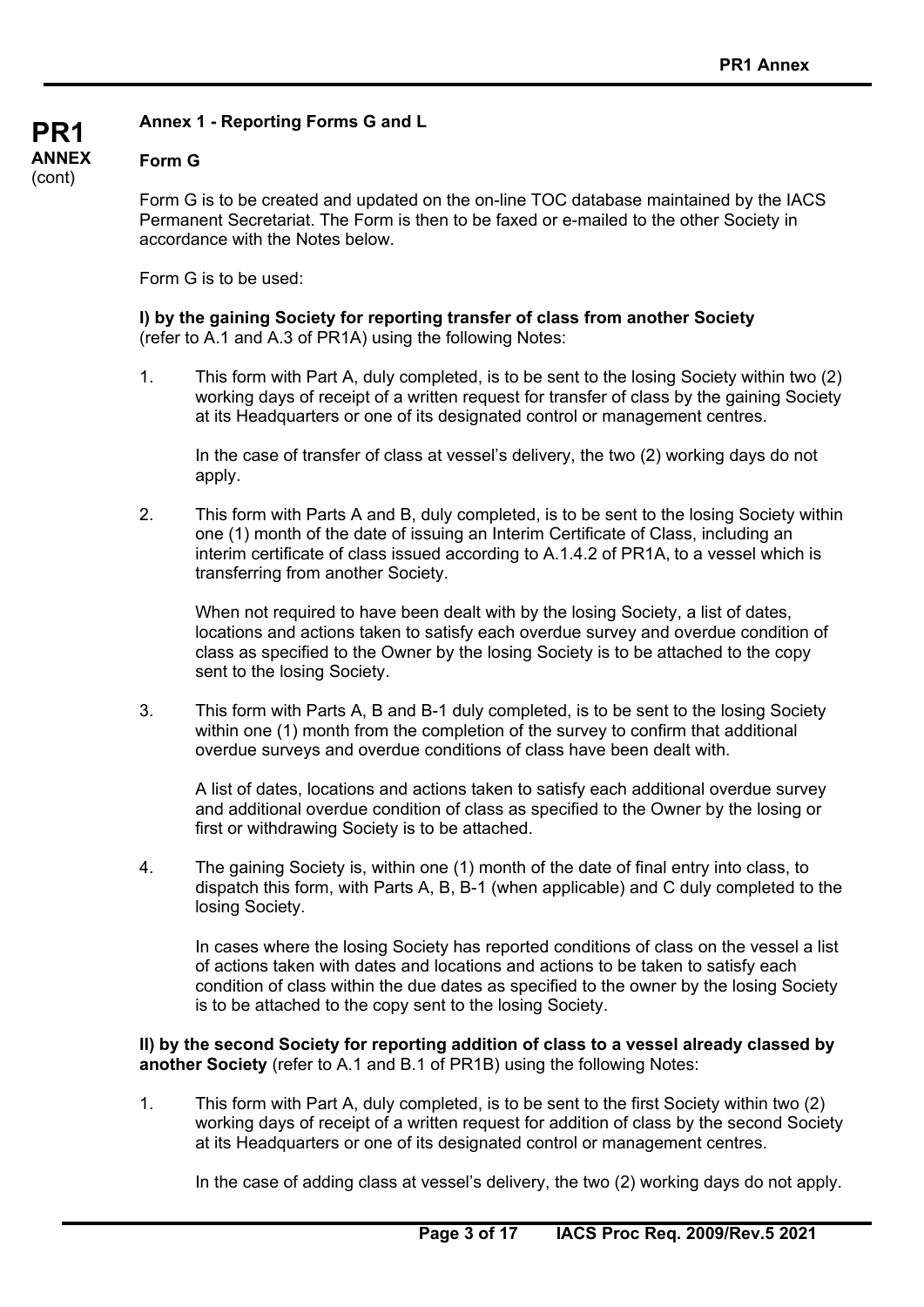- **ANNEX**  2. This form with Parts A and B, duly completed, is to be sent to the first Society within one (1) month of the date of issuing an Interim Certificate of Class.
	- 3. This form with Parts A, B and B-1 duly completed, is to be sent to the first Society within one (1) month from the completion of the survey to confirm that additional information regarding outstanding surveys or conditions of class have been taken into account.
	- 4. The second Society is, on completion of final entry into class, to dispatch this form, with Parts A, B, B-1 (when applicable) and C duly completed, to the first Society.

### **III) by the remaining Society for reporting maintenance of class when one class has been withdrawn from double class** (refer to D.1 of PR1B) using the following Notes:

- 1. This form with Part A duly completed, is to be sent to the withdrawing Society within two (2) working days of receipt of a written request for withdrawal of class by the remaining Society at its Headquarters or one of its designated control or management centres.
- 2. This form with Parts A and B, duly completed, is to be sent to the withdrawing Society within one (1) month from the completion of the survey to confirm that overdue conditions of class have been dealt with. Where no overdue items are provided by the withdrawing Society, this form with Parts A and B, duly completed, is to be sent to the withdrawing Society within one (1) month from the date of sending Form L Part A.

When not required to have been dealt with by the withdrawing Society, a list of dates, locations and actions taken to satisfy each overdue condition of class as specified to the Owner by the withdrawing Society is to be attached to the copy sent to the withdrawing Society.

3. This form with Parts A, B and B-1 duly completed, is to be sent to the withdrawing Society within one (1) month from the completion of the survey to confirm that additional overdue surveys and overdue conditions of class have been dealt with.

In cases where the withdrawing Society has reported conditions of class on the vessel, a list of actions taken with dates and locations and actions to be taken to satisfy each condition of class within the due dates as specified to the owner by the withdrawing Society is to be attached to the copy sent to the withdrawing Society.

4. On completion of a transfer of vessel into single class, this form, with Parts A, B, B-1 (when applicable) and C, duly completed is to be sent to the withdrawing Society to report the date of completion of transfer to single class from double class if not yet reported in case a) above.

### **IV) by Societies for reporting reassignment of class to a vessel which had its class previously withdrawn** (refer to A.4 of PR1A) using the following Note:

This form, with Parts B and C duly filled in the fields relevant to a reassignment of class, is to be completed on the on-line TOC database maintained by the IACS Permanent Secretariat within one (1) month of final entry into class when class is reassigned to a vessel class withdrawn previously due to a reason other than transfer of class amongst Societies.

Form G attached.

**PR1** 

(cont)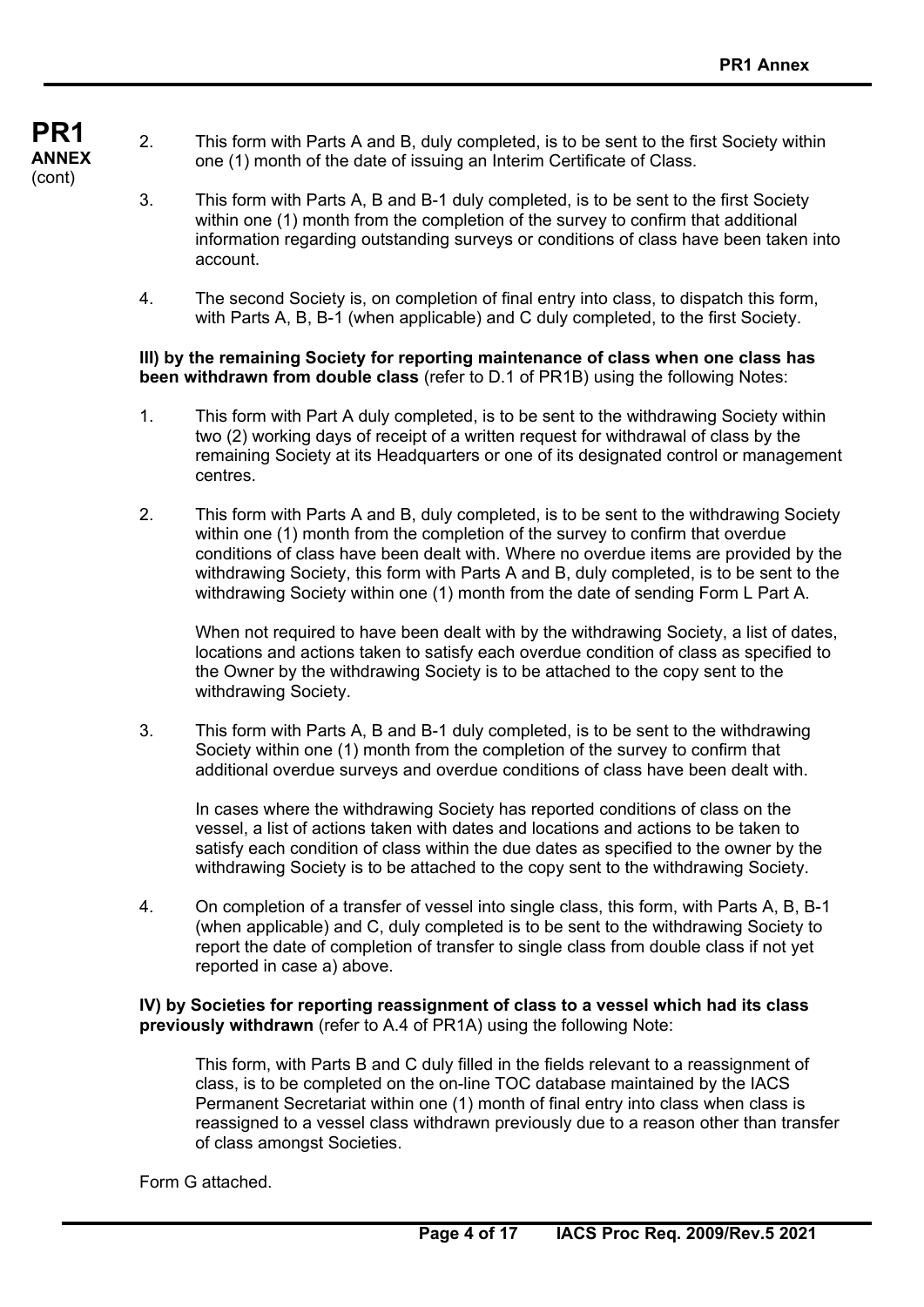## **IACS INTERNATIONAL ASSOCIATION OF CLASSIFICATION SOCIETIES FORM G**

**(Tick all check boxes as appropriate)** 

#### **GAINING SOCIETY'S TRANSFER OF CLASS**

#### **REASSIGNMENT OF CLASS**

**ADDING CLASS OF A SECOND SOCIETY TO A VESSEL CLASSED BY ANOTHER (FIRST) SOCIETY**

#### **MAINTENANCE OF CLASS WITH THIS (REMAINING) SOCIETY WHEN WITHDRAWING FROM DOUBLE CLASS**

| To:            | Losing or first or withdrawing Society: |  |      |                                                      | Fax No./e-mail address:                                                    |                                                                                     |  |  |  |
|----------------|-----------------------------------------|--|------|------------------------------------------------------|----------------------------------------------------------------------------|-------------------------------------------------------------------------------------|--|--|--|
|                | TOC database                            |  |      |                                                      | on-line database                                                           |                                                                                     |  |  |  |
| From:          |                                         |  |      | Gaining or second or remaining Society               | Fax. No./e-mail address :                                                  |                                                                                     |  |  |  |
|                |                                         |  |      | Gaining or second or remaining Society's Vessel Data |                                                                            |                                                                                     |  |  |  |
| Name of Vessel |                                         |  |      |                                                      |                                                                            | ID No.                                                                              |  |  |  |
| Vessel Type    |                                         |  | ОT   | Oil Tanker                                           |                                                                            | Flag                                                                                |  |  |  |
|                |                                         |  | CТ   | <b>Chemical Tanker</b>                               |                                                                            |                                                                                     |  |  |  |
|                |                                         |  | GT.  | Gas Tanker                                           |                                                                            |                                                                                     |  |  |  |
|                |                                         |  | LC   | Other Bulk Liquid Carrier                            |                                                                            |                                                                                     |  |  |  |
|                |                                         |  | BC   | Bulk Carrier (all combinations OB, OBO, OO)          |                                                                            |                                                                                     |  |  |  |
|                |                                         |  | GC . |                                                      | General Cargo Vessel (including Ro-Ro Cargo, Container, Reefer, HSC Cargo) |                                                                                     |  |  |  |
| PS.<br>HSC)    |                                         |  |      |                                                      |                                                                            | Passenger Vessel (including Passenger / General Cargo, Passenger / Ro-Ro, Passenger |  |  |  |
|                |                                         |  | ΖZ   | Other Vessel Type                                    |                                                                            |                                                                                     |  |  |  |
| Owner          |                                         |  |      |                                                      |                                                                            |                                                                                     |  |  |  |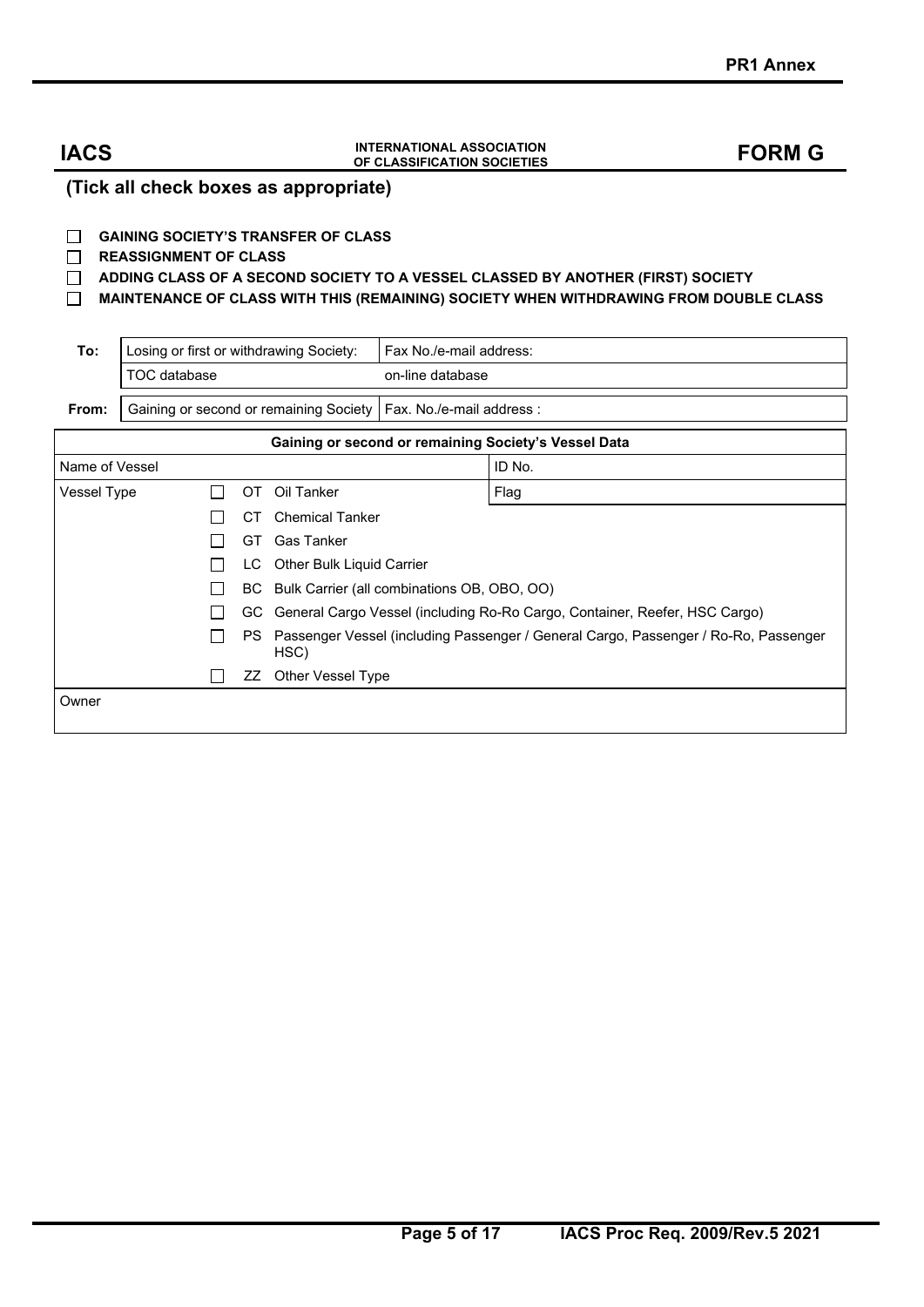## **IACS INTERNATIONAL ASSOCIATION OF CLASSIFICATION SOCIETIES FORM G**

| Part A - Survey Status Request (See Note 1)                                                                                                                                                                                                                    |                                                                   |  |  |  |  |  |  |  |  |
|----------------------------------------------------------------------------------------------------------------------------------------------------------------------------------------------------------------------------------------------------------------|-------------------------------------------------------------------|--|--|--|--|--|--|--|--|
| Name of Vessel<br>(Prior to Transfer of Class or Adding Class or Withdrawing Class)                                                                                                                                                                            | ID No.<br>(losing or first or withdrawing Society's,<br>if known) |  |  |  |  |  |  |  |  |
| Gross Tonnage                                                                                                                                                                                                                                                  | IMO No.                                                           |  |  |  |  |  |  |  |  |
| In accordance with PR1A or PR1B, please provide details of the current survey status, including a full list of overdue surveys<br>and conditions of class with respective due dates for the vessel identified above.                                           |                                                                   |  |  |  |  |  |  |  |  |
| In case of transfer of class or adding class at vessel's delivery, please provide details of the first Certificate of Class, including<br>the list of any conditions of class and the list of any information normally contained in the classification status. |                                                                   |  |  |  |  |  |  |  |  |
| Attached hereto is a copy of the Owner's authorization for release of the information requested to the gaining or second or<br>remaining Society named on this form.                                                                                           |                                                                   |  |  |  |  |  |  |  |  |
| We request the facility for record review in accordance with PR1A, A.2.2.2 or PR1B, D.2.2.2.                                                                                                                                                                   |                                                                   |  |  |  |  |  |  |  |  |
| We request a copy of the records in accordance with PR1A, A.2.2.3 or PR1B, D.2.2.3.                                                                                                                                                                            |                                                                   |  |  |  |  |  |  |  |  |
| Date request for class was received                                                                                                                                                                                                                            | Date<br><b>YYYY</b><br><b>DD</b><br>MM                            |  |  |  |  |  |  |  |  |
| Signature                                                                                                                                                                                                                                                      | Date<br><b>YYYY</b><br><b>DD</b><br>MМ                            |  |  |  |  |  |  |  |  |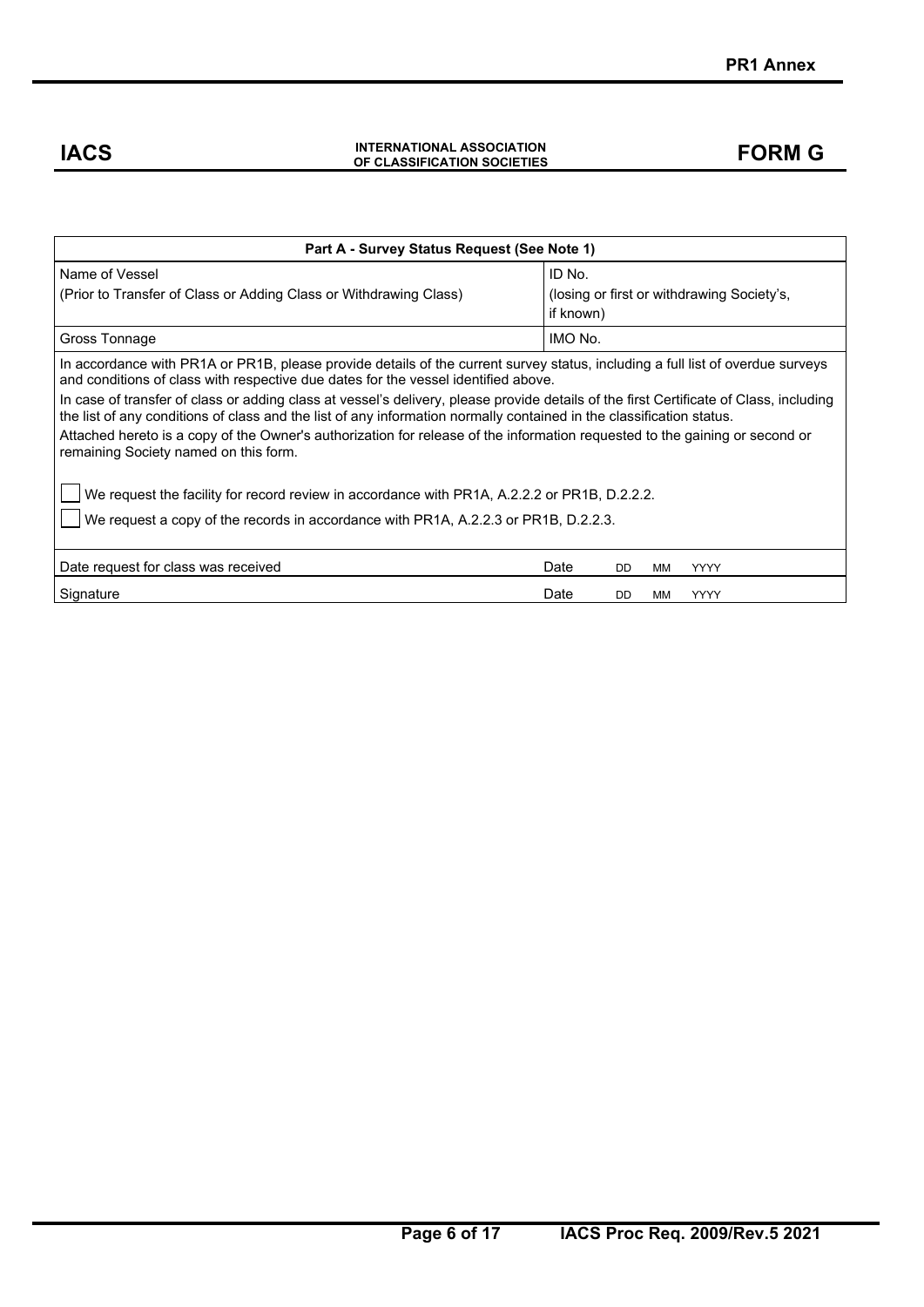## **IACS INTERNATIONAL ASSOCIATION OF CLASSIFICATION SOCIETIES FORM G**

| Part B - Report on Issue of Interim Certificate of Class or maintenance of Class (See Note 2)                                                                                                                                                                                                                                                                                                                                                                                                                                  |                                                                                                                                                                     |     |                                      |                |           |           |           |  |
|--------------------------------------------------------------------------------------------------------------------------------------------------------------------------------------------------------------------------------------------------------------------------------------------------------------------------------------------------------------------------------------------------------------------------------------------------------------------------------------------------------------------------------|---------------------------------------------------------------------------------------------------------------------------------------------------------------------|-----|--------------------------------------|----------------|-----------|-----------|-----------|--|
| DD<br><b>MM</b><br><b>YYYY</b><br>Date Survey Status, or first<br>Certificate of Class in case of<br>transfer of class or adding class at<br>ship's delivery, received                                                                                                                                                                                                                                                                                                                                                         |                                                                                                                                                                     |     |                                      |                |           |           |           |  |
| Change of Owner                                                                                                                                                                                                                                                                                                                                                                                                                                                                                                                |                                                                                                                                                                     | Yes | No                                   | Change of Flag |           |           | No<br>Yes |  |
| <b>Reason for Class Entry</b><br><b>Transfer from another Society</b><br>Reassignment of class to a vessel class withdrawn previously due to a reason other<br>than transfer of class amongst Societies                                                                                                                                                                                                                                                                                                                        |                                                                                                                                                                     |     |                                      |                |           |           |           |  |
|                                                                                                                                                                                                                                                                                                                                                                                                                                                                                                                                |                                                                                                                                                                     |     | Adding class as double class         |                |           |           |           |  |
|                                                                                                                                                                                                                                                                                                                                                                                                                                                                                                                                |                                                                                                                                                                     |     | Adding class as dual class           |                |           |           |           |  |
| Maintenance of Class                                                                                                                                                                                                                                                                                                                                                                                                                                                                                                           |                                                                                                                                                                     |     | (when withdrawing from double class) |                |           |           |           |  |
| Survey status not received within three working days of request<br>□<br>For transfer of class or adding class at vessel's delivery, first Certificate of Class not received from losing / first Society<br>on the day of vessel's delivery.<br>$\Box$<br>A list of dates, locations and actions taken to satisfy each overdue survey and overdue condition of class as specified to<br>the Owner by the losing or withdrawing Society is attached<br>No relevant items provided by the losing or withdrawing Society<br>$\Box$ |                                                                                                                                                                     |     |                                      |                |           |           |           |  |
|                                                                                                                                                                                                                                                                                                                                                                                                                                                                                                                                | Date of Issue of Interim Certificate of Class (including an interim certificate<br>Date<br><b>DD</b><br>МM<br>YYYY<br>of class issued according to A.1.4.2 of PR1A) |     |                                      |                |           |           |           |  |
| Signature                                                                                                                                                                                                                                                                                                                                                                                                                                                                                                                      |                                                                                                                                                                     |     |                                      | Date           | <b>DD</b> | <b>MM</b> | YYYY      |  |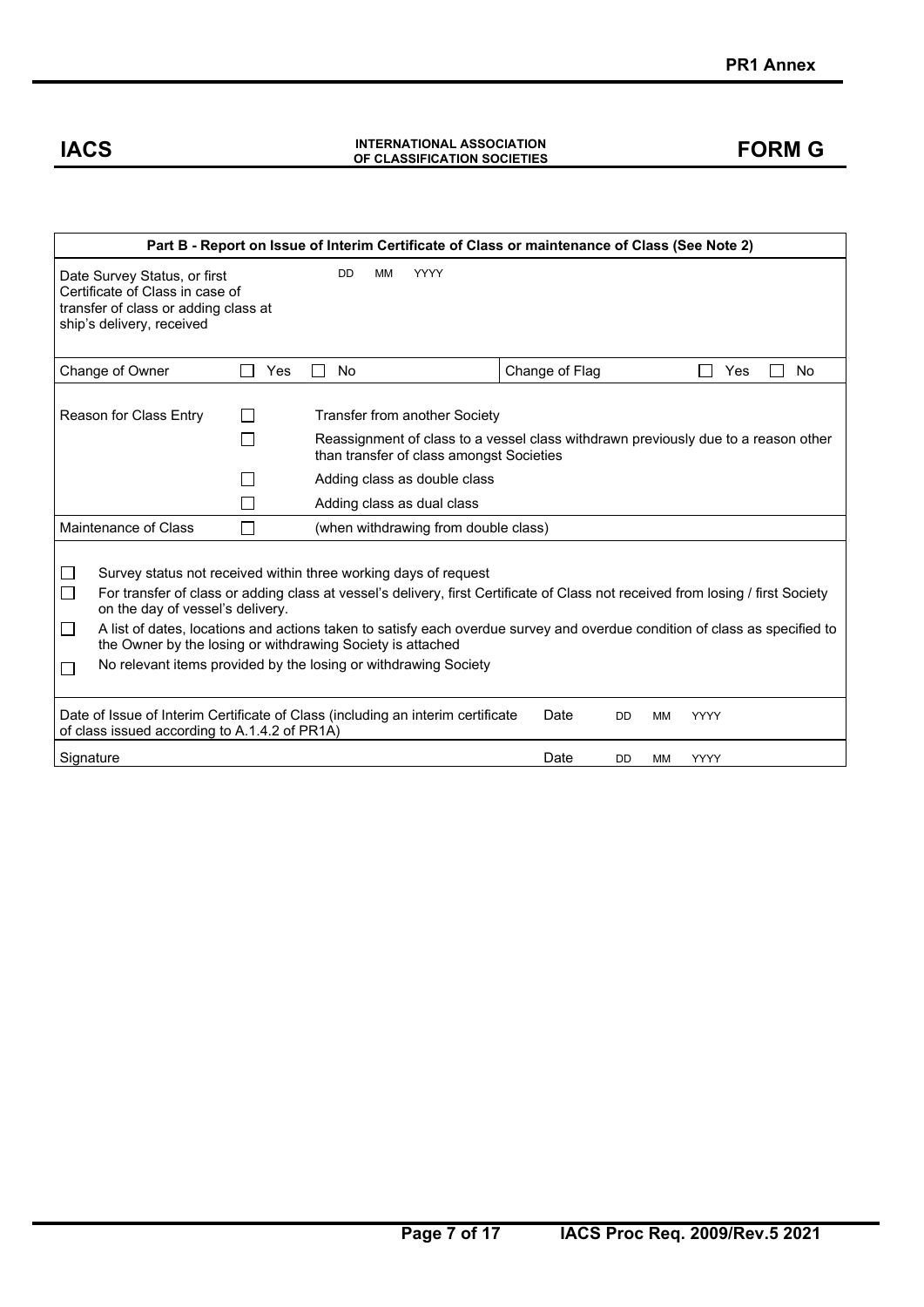| Part B-1 - Report on Additional Information received by the losing or first or withdrawing Society (See Note 3)<br>(to be completed only if Part A-1 of Form L is received) |                                                                                                                                                                                                                                     |  |  |  |  |  |  |  |
|-----------------------------------------------------------------------------------------------------------------------------------------------------------------------------|-------------------------------------------------------------------------------------------------------------------------------------------------------------------------------------------------------------------------------------|--|--|--|--|--|--|--|
|                                                                                                                                                                             | A list of dates, locations and actions taken to satisfy each additional overdue survey and additional overdue<br>outstanding condition of class as specified to the Owner by the losing or first or withdrawing Society is attached |  |  |  |  |  |  |  |
|                                                                                                                                                                             | No relevant items provided by the losing or first or withdrawing Society                                                                                                                                                            |  |  |  |  |  |  |  |
| Signature                                                                                                                                                                   | Date<br>YYYY<br>DП                                                                                                                                                                                                                  |  |  |  |  |  |  |  |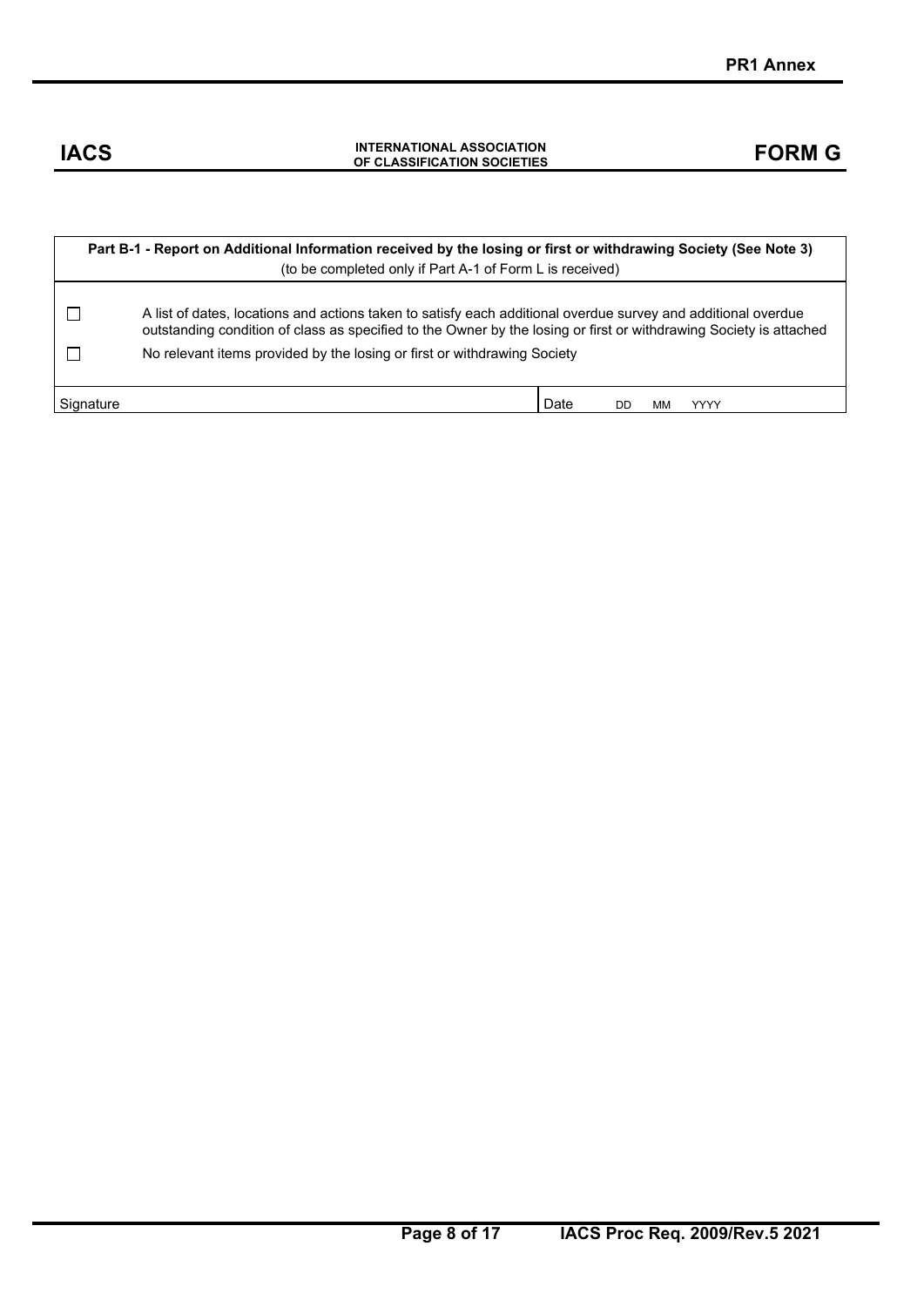| Part C - Report on Final Entry into Class or Completion of Transfer to Single Class<br>(See Note 4)                                                                                                                                                                  |  |  |  |  |  |  |  |  |
|----------------------------------------------------------------------------------------------------------------------------------------------------------------------------------------------------------------------------------------------------------------------|--|--|--|--|--|--|--|--|
| ΜМ<br><b>YYYY</b><br>DD.<br>Date of Final Entry into Class or<br>Completion of Transfer to Single<br>Class from Double Class                                                                                                                                         |  |  |  |  |  |  |  |  |
| A list of dates, locations and actions which have been or will be taken to satisfy each condition of class within the due<br>dates as specified to the Owner by the losing or first Society is attached<br>No relevant items provided by the losing or first Society |  |  |  |  |  |  |  |  |
| Date<br>Signature<br>YYYY<br>DD.<br>мм                                                                                                                                                                                                                               |  |  |  |  |  |  |  |  |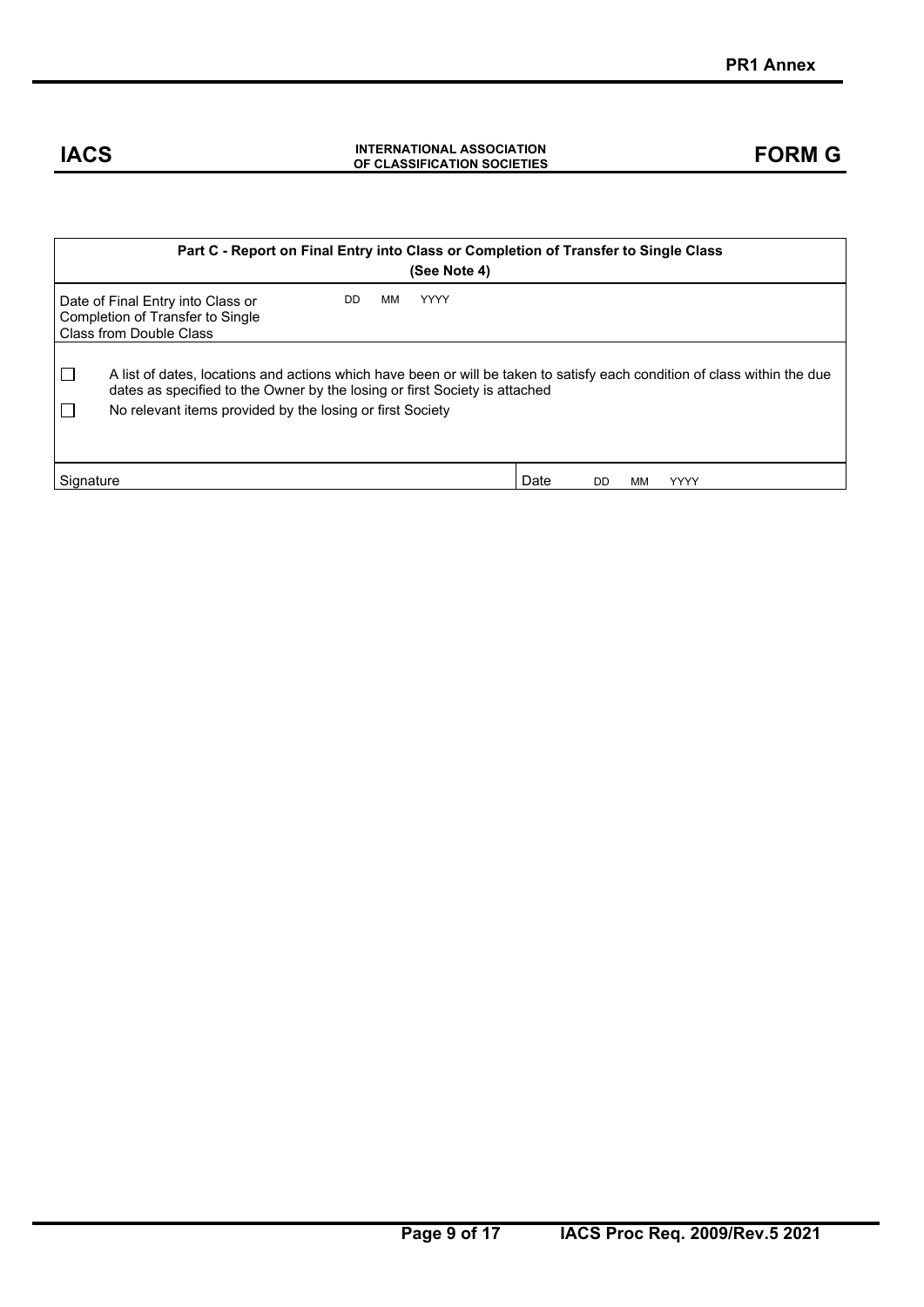### **Form L**

Form L is to be created and updated on the on-line TOC database maintained by the IACS Permanent Secretariat. The Form is then to be faxed or e-mailed to the other Society in accordance with the Notes below.

Form L is to be used:

- **I) by the losing Society for reporting withdrawal of class due to a transfer of class to another Society** (refer to A.2, A.3 and A.4 of PR1A);
- **II) by the first Society in connection with adding the class of a second society to a vessel already classed by the first Society** (refer to A.2 and B.1 of PR1B); and
- **III) by the withdrawing Society for advising the remaining Society when withdrawing from double or dual class** (refer to D.2 and E of PR1B)

using the following Notes:

- 1. This form, with Part A duly completed, is to be sent by fax or e-mail to the gaining/second/remaining Society within two (2) working days of receipt of the gaining/second/remaining Society's Survey Status Request. A full list of overdue surveys and conditions of class with the respective due dates for the vessel is to be attached to the copy sent to the gaining/second/remaining Society. Surveys and conditions of class which have not been completed by their due date (including window period), when a ship is laid-up in accordance with the Society's rules prior to such due date (including window period), are not to be declared as overdue within the scope of the information to be included in Form L. In the case of transfer of class/adding class at vessel's delivery, the two (2) working days do not apply.
- 2. If the fourth box of Part A is ticked, this form, with Part A-1 duly completed, is to be sent to the gaining/second/remaining Society within one (1) month from issuance of the losing/first/withdrawing Society's survey status for advising additional survey status information which has not been provided in the previous reporting to the gaining/second/remaining Society.

 If the eighth box of Part A is ticked, this form, with Part A-1 duly completed, is to be sent to the gaining/second/remaining Society within five (5) working days from issuance of the losing/first/withdrawing Society's survey status for advising additional survey status information which has not been provided in the previous reporting to the gaining/second/remaining Society.

3. This form, with Parts A, A-1 (when applicable) and B duly completed, is to be sent to the gaining/remaining Society when class has been withdrawn from a vessel which has transferred to another Society or withdrawn from double class.

Form L attached.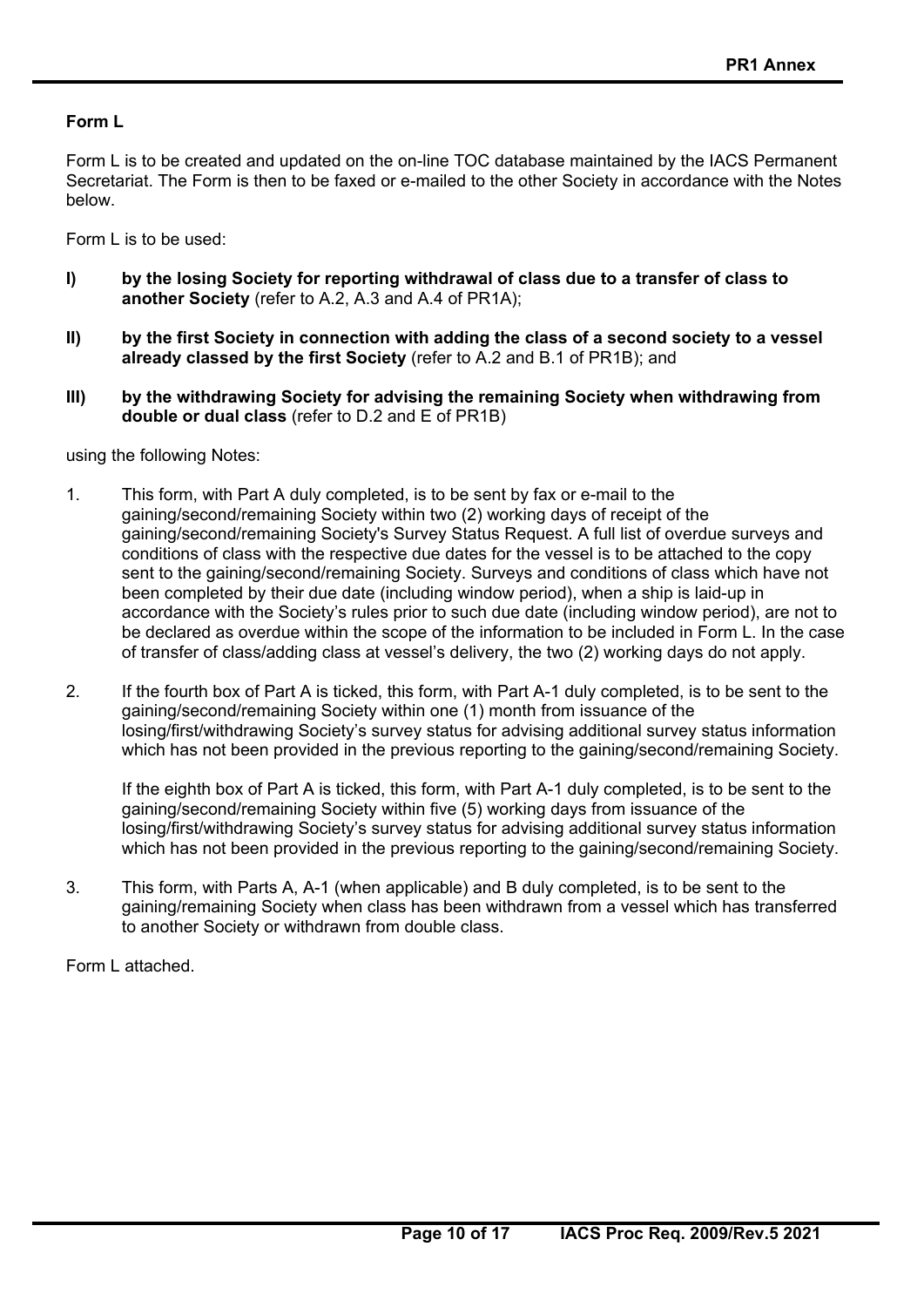#### **(Tick all check boxes as appropriate)**

#### **LOSING SOCIETY'S TRANSFER OF CLASS**

 **ADDING CLASS OF A SECOND SOCIETY TO A VESSEL CLASSED BY THIS (FIRST) SOCIETY** 

#### **ADVICE TO THE REMAINING SOCIETY WHEN WITHDRAWING FROM DOUBLE OR DUAL CLASS**

| To: | Gaining or second or remaining Society:   Fax No./e-mail address: |                  |  |  |  |  |
|-----|-------------------------------------------------------------------|------------------|--|--|--|--|
|     | TOC database                                                      | on-line database |  |  |  |  |
|     |                                                                   |                  |  |  |  |  |
|     |                                                                   |                  |  |  |  |  |

**From:** Losing or first or withdrawing Society: | Fax. No./e-mail address:

| <b>Vessel Data</b>                                |                                                                                                   |                          |                                                                            |           |                                                                                   |    |           |  |           |                                  |    |
|---------------------------------------------------|---------------------------------------------------------------------------------------------------|--------------------------|----------------------------------------------------------------------------|-----------|-----------------------------------------------------------------------------------|----|-----------|--|-----------|----------------------------------|----|
| Name of Vessel                                    | ID No.                                                                                            |                          |                                                                            |           |                                                                                   |    |           |  |           |                                  |    |
| <b>Gross Tonnage</b>                              | IMO No.                                                                                           |                          |                                                                            |           |                                                                                   |    |           |  |           |                                  |    |
| Flag                                              |                                                                                                   |                          |                                                                            |           | Year of build                                                                     |    |           |  |           |                                  |    |
| Vessel Type<br><b>OT</b><br>Oil Tanker<br>$\Box$  |                                                                                                   |                          |                                                                            |           |                                                                                   |    |           |  |           |                                  |    |
|                                                   | CT.<br><b>Chemical Tanker</b>                                                                     |                          |                                                                            |           |                                                                                   |    |           |  |           |                                  |    |
|                                                   |                                                                                                   | GT                       | <b>Gas Tanker</b>                                                          |           |                                                                                   |    |           |  |           |                                  |    |
|                                                   |                                                                                                   | LC.                      | Other Bulk Liquid Carrier                                                  |           |                                                                                   |    |           |  |           |                                  |    |
|                                                   |                                                                                                   | <b>BC</b>                | Bulk Carrier (all combinations OB, OBO, OO)                                |           |                                                                                   |    |           |  |           |                                  |    |
|                                                   |                                                                                                   | GC                       | General Cargo Vessel (including Ro-Ro Cargo, Container, Reefer, HSC Cargo) |           |                                                                                   |    |           |  |           |                                  |    |
|                                                   | Passenger Vessel (including Passenger / General Cargo, Passenger / Ro-Ro,<br>PS<br>Passenger HSC) |                          |                                                                            |           |                                                                                   |    |           |  |           |                                  |    |
|                                                   | $\mathbf{I}$                                                                                      | ZZ                       | Other Vessel Type                                                          |           |                                                                                   |    |           |  |           |                                  |    |
| Build Yard & No.                                  |                                                                                                   |                          |                                                                            |           |                                                                                   |    |           |  |           |                                  |    |
| Owner                                             |                                                                                                   |                          |                                                                            |           |                                                                                   |    |           |  |           |                                  |    |
| <b>Equipment Number</b>                           |                                                                                                   |                          |                                                                            |           | DD<br><b>MM</b><br>YY<br>Date of entry into the<br>losing or first or withdrawing |    |           |  |           |                                  |    |
| Society during Construction                       |                                                                                                   |                          |                                                                            |           | Society                                                                           |    |           |  |           |                                  |    |
|                                                   |                                                                                                   |                          | Record of Previous Transfer of Class, if available                         |           |                                                                                   |    |           |  |           |                                  |    |
| Society                                           | Date Classed                                                                                      |                          | Society                                                                    |           | Date Classed<br>Date Classed<br>Society                                           |    |           |  |           |                                  |    |
| DD                                                | <b>MM</b>                                                                                         | YY                       |                                                                            | <b>DD</b> | ΜМ                                                                                | YY |           |  | <b>DD</b> | МM                               | YY |
|                                                   |                                                                                                   |                          | <b>Status of compliance with IACS Resolutions</b>                          |           |                                                                                   |    |           |  |           |                                  |    |
| Confirmation of vessel's compliance               |                                                                                                   |                          |                                                                            |           |                                                                                   |    |           |  |           |                                  |    |
|                                                   |                                                                                                   |                          | Status of compliance with URs S19/22/23/26/27/30/31, if applicable         |           |                                                                                   |    |           |  |           |                                  |    |
| Information already included in the survey status |                                                                                                   |                          |                                                                            |           |                                                                                   |    |           |  |           | Г                                |    |
| Applicable                                        |                                                                                                   |                          |                                                                            |           | Due date for compliance                                                           |    |           |  |           | Date initial compliance verified |    |
| URs S19/S22/S23                                   |                                                                                                   | П                        | DD                                                                         | MМ        | YY.                                                                               |    | DD        |  | MM        | YY                               |    |
| <b>URs S26</b>                                    |                                                                                                   | $\Box$                   | DD                                                                         | MМ        | YY                                                                                |    | DD        |  | МM        | YY                               |    |
| URs S27                                           |                                                                                                   | $\overline{\phantom{0}}$ | DD                                                                         | MМ        | YY.                                                                               |    | <b>DD</b> |  | MM        | YY.                              |    |
| <b>URs S30</b>                                    |                                                                                                   | $\Box$                   | DD                                                                         | MМ        | YY                                                                                |    | DD        |  | МM        | YY.                              |    |
| DD<br>URs S31<br>$\mathcal{L}$                    |                                                                                                   |                          |                                                                            | MМ        | YY                                                                                |    | DD        |  | MМ        | YY                               |    |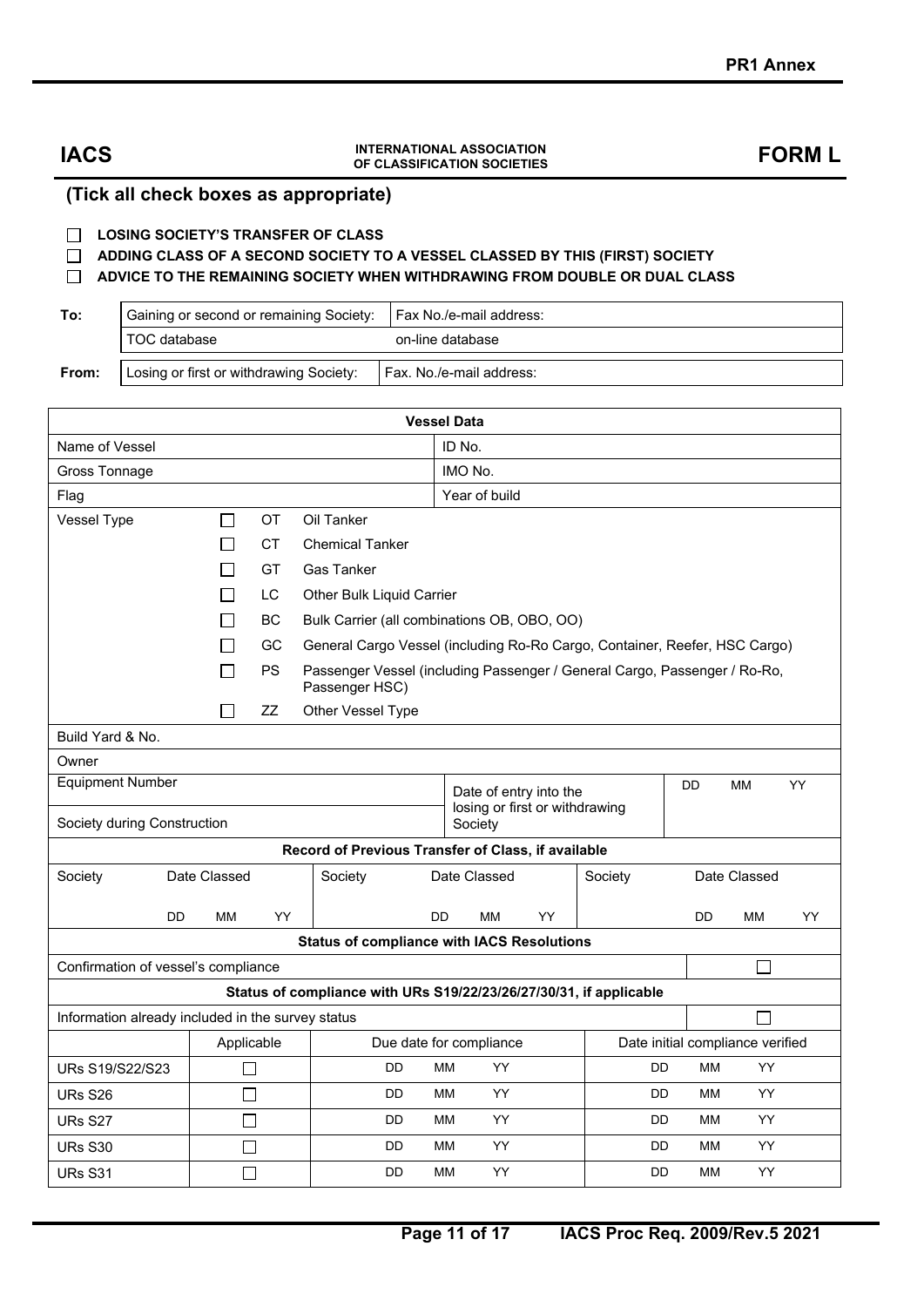| Part A - Survey Status Information (See Note 1) |                                                                                                                                                                                                                                                                                                           |  |  |  |  |  |  |  |  |  |
|-------------------------------------------------|-----------------------------------------------------------------------------------------------------------------------------------------------------------------------------------------------------------------------------------------------------------------------------------------------------------|--|--|--|--|--|--|--|--|--|
|                                                 | Date Survey Status Request, or request for first Certificate of Class in case of transfer of class or adding class at ship's<br>MМ<br>YYYY<br>delivery, received<br>DD.                                                                                                                                   |  |  |  |  |  |  |  |  |  |
| $\Box$                                          | A full list of overdue surveys / outstanding conditions of class with the respective due dates for the vessel<br>identified above is attached.                                                                                                                                                            |  |  |  |  |  |  |  |  |  |
|                                                 | In case of transfer of class or adding class at vessel's delivery, details of the first Certificate of Class, including<br>the list of any conditions of class and the list of any information normally contained in the classification status<br>for the vessel identified above is attached.            |  |  |  |  |  |  |  |  |  |
| $\sim$                                          | There is no overdue survey nor outstanding condition of class.                                                                                                                                                                                                                                            |  |  |  |  |  |  |  |  |  |
|                                                 | There is/are survey report(s) outstanding. (if this box is ticked, then Part A-1 is applicable)                                                                                                                                                                                                           |  |  |  |  |  |  |  |  |  |
|                                                 | There is no survey report outstanding.                                                                                                                                                                                                                                                                    |  |  |  |  |  |  |  |  |  |
|                                                 | Structural diminution allowances are attached.                                                                                                                                                                                                                                                            |  |  |  |  |  |  |  |  |  |
|                                                 |                                                                                                                                                                                                                                                                                                           |  |  |  |  |  |  |  |  |  |
|                                                 | Structural diminution allowances: see document circulated by letter Ref. Date                                                                                                                                                                                                                             |  |  |  |  |  |  |  |  |  |
| $\mathcal{L}$                                   | Structural diminution allowances will be sent within five (5) working days. (if this box is ticked, then Part A-1 is<br>applicable)                                                                                                                                                                       |  |  |  |  |  |  |  |  |  |
| $\Box$                                          | Class is not suspended, nor withdrawn                                                                                                                                                                                                                                                                     |  |  |  |  |  |  |  |  |  |
|                                                 | <b>YYYY</b><br>Class is suspended, with effect from (date)<br>DD.<br>MМ<br>Reason for suspension:<br>Survey Overdue<br>$a =$<br>Non-compliance with conditions of class<br>$b =$<br><b>Other Safety Related</b><br>$c =$<br>Pending Disposition of Casualty<br>$d =$<br>Other Non-Safety Related<br>$e =$ |  |  |  |  |  |  |  |  |  |
|                                                 | Class was withdrawn, with effect from (date)<br>DD.<br>MМ<br>YYYY                                                                                                                                                                                                                                         |  |  |  |  |  |  |  |  |  |
|                                                 | Reason for withdrawal:                                                                                                                                                                                                                                                                                    |  |  |  |  |  |  |  |  |  |
|                                                 | $0 =$<br>Transfer of class amongst Societies holding a QSCS certificate                                                                                                                                                                                                                                   |  |  |  |  |  |  |  |  |  |
|                                                 | At the Owner's request due to the reasons other than identified in 1b, 1c or 2<br>1a=                                                                                                                                                                                                                     |  |  |  |  |  |  |  |  |  |
|                                                 | Scrapped/Sold for Scrap<br>$\mathbf{I}$<br>1 <sub>b</sub>                                                                                                                                                                                                                                                 |  |  |  |  |  |  |  |  |  |
|                                                 | Casualty<br>$1c=$                                                                                                                                                                                                                                                                                         |  |  |  |  |  |  |  |  |  |
|                                                 | $2 =$<br>Transferred to a Society not holding a QSCS certificate                                                                                                                                                                                                                                          |  |  |  |  |  |  |  |  |  |
|                                                 | Overdue Surveys<br>$3a=$                                                                                                                                                                                                                                                                                  |  |  |  |  |  |  |  |  |  |
|                                                 | $3b=$<br>Non-compliance with conditions of class                                                                                                                                                                                                                                                          |  |  |  |  |  |  |  |  |  |
|                                                 | Safety Related other than identified in 3a or 3b<br>$3c=$                                                                                                                                                                                                                                                 |  |  |  |  |  |  |  |  |  |
|                                                 | Other Non-Safety Related or Unidentified<br>$4 =$                                                                                                                                                                                                                                                         |  |  |  |  |  |  |  |  |  |
| Signature:                                      | <b>YYYY</b><br>DD<br>MM<br>Date:                                                                                                                                                                                                                                                                          |  |  |  |  |  |  |  |  |  |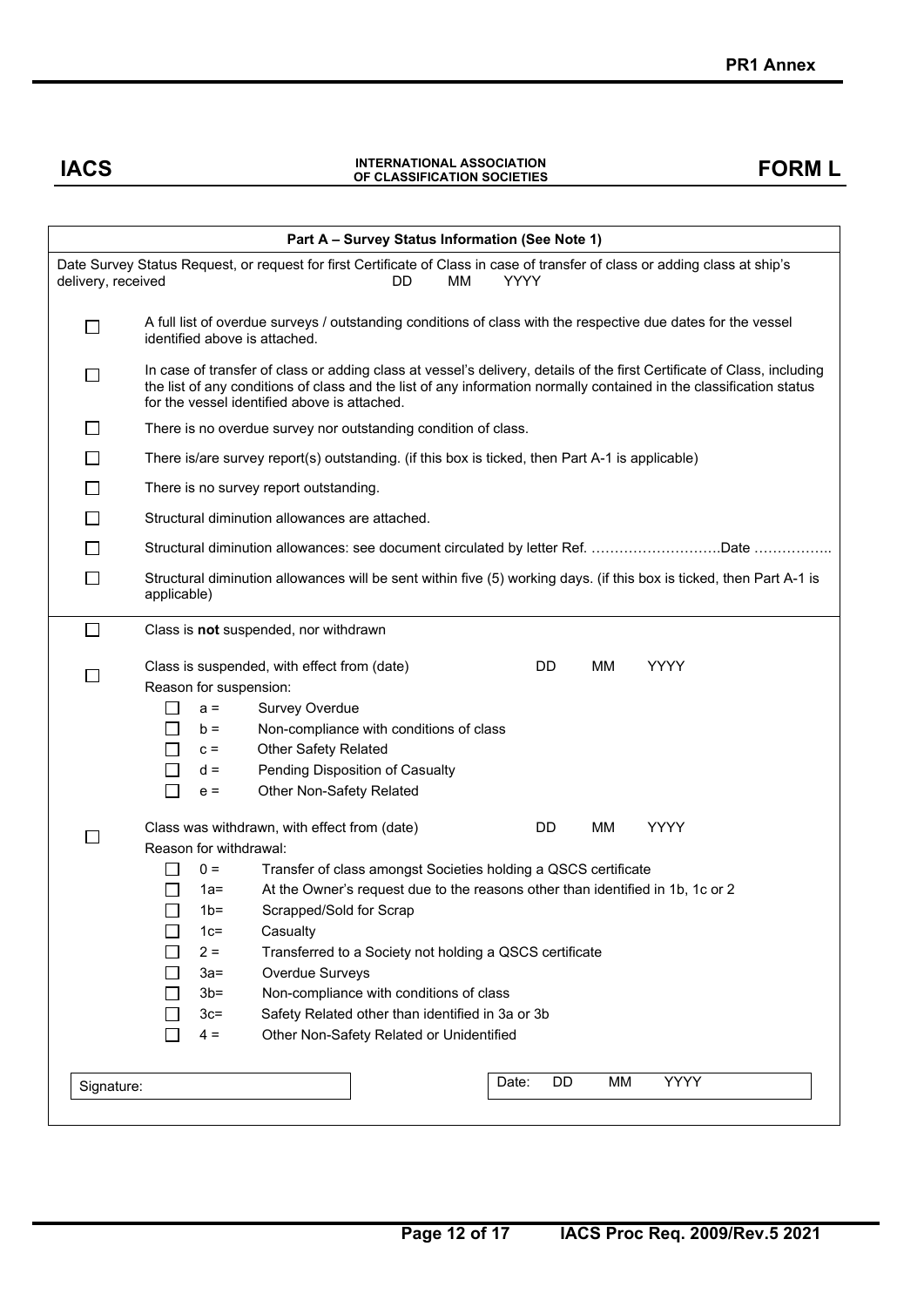|            | Part A-1 - Additional Survey Status Information (See Note 2)                                                                          |       |     |    |             |
|------------|---------------------------------------------------------------------------------------------------------------------------------------|-------|-----|----|-------------|
|            | A list of additional overdue surveys and additional outstanding conditions of class which were not included in Part<br>A is attached. |       |     |    |             |
|            | Structural diminution allowances are attached.                                                                                        |       |     |    |             |
|            | No further information.                                                                                                               |       |     |    |             |
|            |                                                                                                                                       |       |     |    |             |
| Signature: |                                                                                                                                       | Date: | DD. | мм | <b>YYYY</b> |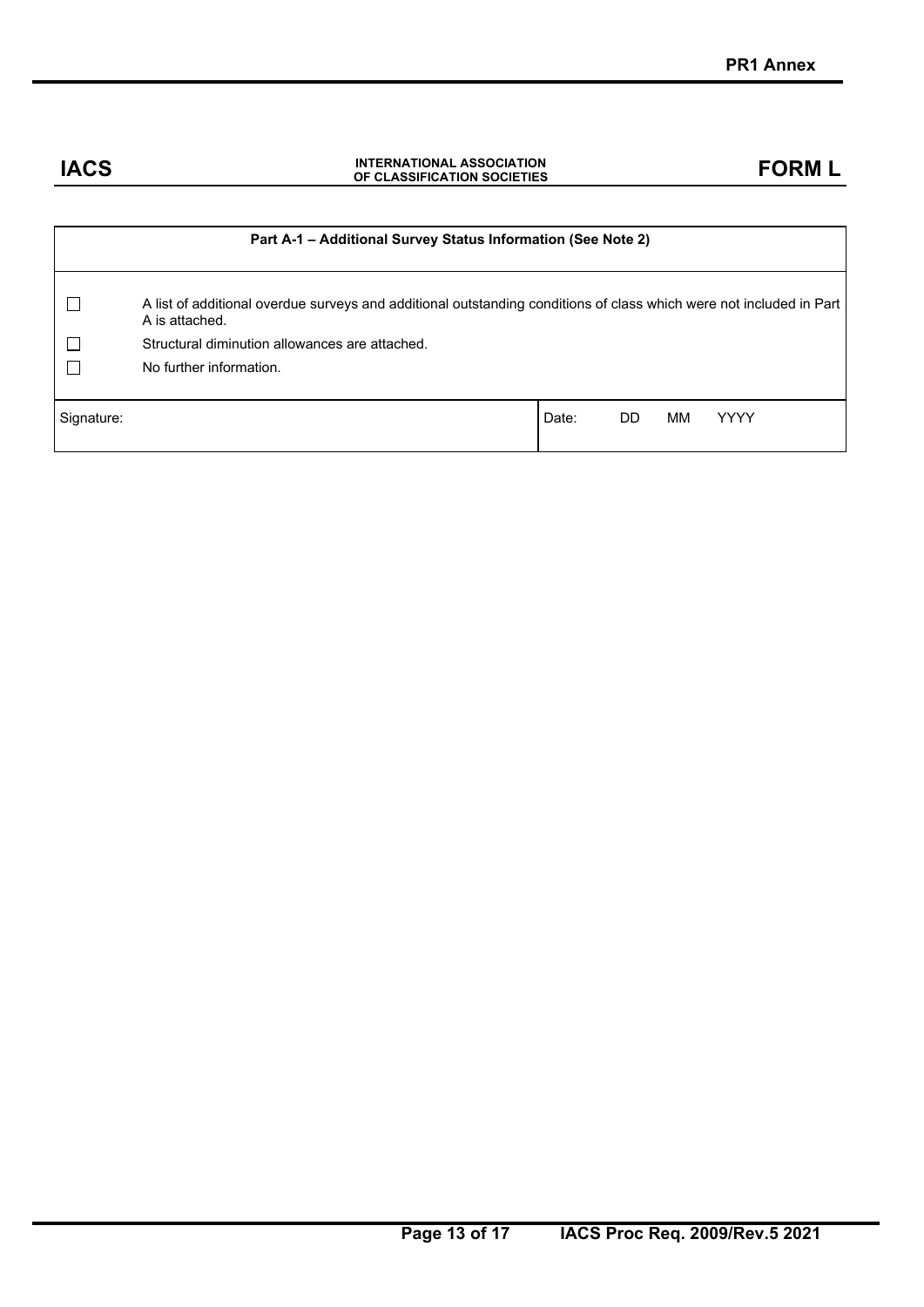| Part B – Report on Withdrawal of Class on Transfer to, or maintenance of class with another Society<br>(See Note 3) |       |     |    |             |  |  |  |  |  |
|---------------------------------------------------------------------------------------------------------------------|-------|-----|----|-------------|--|--|--|--|--|
| Date Class Withdrawn                                                                                                |       | DD. | ΜМ | <b>YYYY</b> |  |  |  |  |  |
| Signature:                                                                                                          | Date: | DD. | MМ | <b>YYYY</b> |  |  |  |  |  |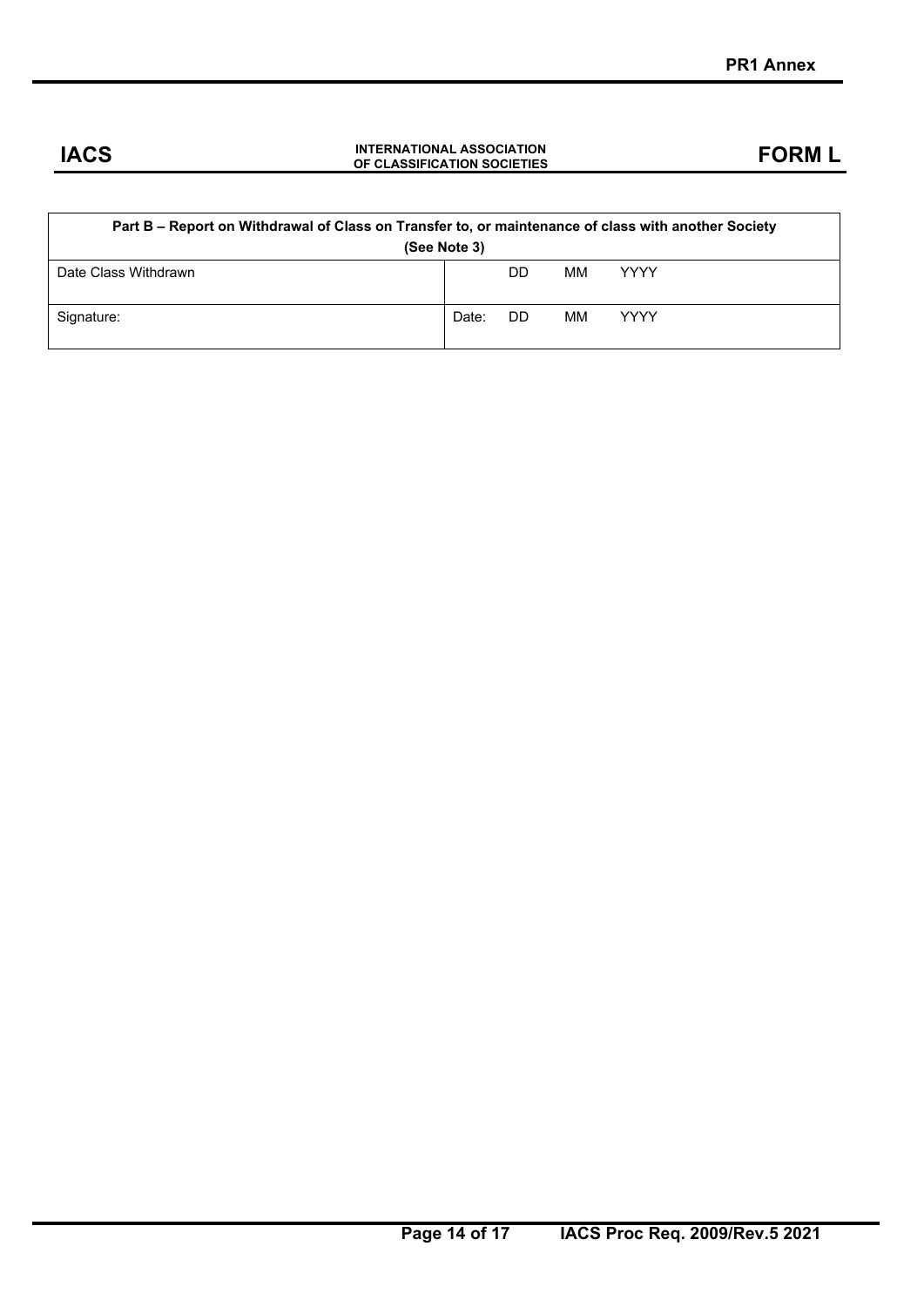### **Annex 2 - Harmonisation of Reporting**

| <b>ITEM</b>                      | <b>ACTION</b> | <b>LOCATION</b> | <b>DATE</b>        | <b>GAINING SOCIETY'S REPORT</b><br><b>REQUIREMENTS</b>                                                                                                                                                                                                                                                                                                                                                                              |
|----------------------------------|---------------|-----------------|--------------------|-------------------------------------------------------------------------------------------------------------------------------------------------------------------------------------------------------------------------------------------------------------------------------------------------------------------------------------------------------------------------------------------------------------------------------------|
| Overdue Survey                   | Commenced     | Port            | <b>Survey Date</b> | List items credited and items remaining<br>to be credited, if any. Explain why the<br>entire survey was not completed at this<br>port. List conditions for direct voyage to<br>port where survey will be completed,<br>including the need to discharge current<br>cargo if applicable.                                                                                                                                              |
| Overdue Survey                   | Continued     | Port            | <b>Survey Date</b> | In cases where surveys are continued<br>at the port where the current cargo is<br>discharged, list items credited and<br>items remaining to be credited, if any.<br>Explain why the entire survey was not<br>completed at this port. List conditions<br>for direct voyage to port where survey<br>will be completed.                                                                                                                |
| Overdue Survey                   | Completed     | Port            | <b>Survey Date</b> | List place and date where survey was<br>completed.                                                                                                                                                                                                                                                                                                                                                                                  |
| Overdue<br>condition of<br>class | Cleared       | Port            | <b>Survey Date</b> | Explain actions taken to complete<br>overdue condition of class as specified<br>by the losing Society.                                                                                                                                                                                                                                                                                                                              |
| Overdue<br>condition of<br>class | Commenced     | Port            | <b>Survey Date</b> | In cases where overdue conditions of<br>class are postponed or partly<br>postponed at the port where the current<br>cargo is discharged, list items credited<br>and items remaining to be credited, if<br>any.<br>Explain why the overdue condition of<br>class was not completed at this port.<br>List conditions for discharge voyage to<br>port where condition of class will be<br>completed as specified by losing<br>Society. |
| Overdue<br>condition of<br>class | Cleared       | Port            | <b>Survey Date</b> | List date, place and actions take for<br>completion of overdue conditions of<br>class.                                                                                                                                                                                                                                                                                                                                              |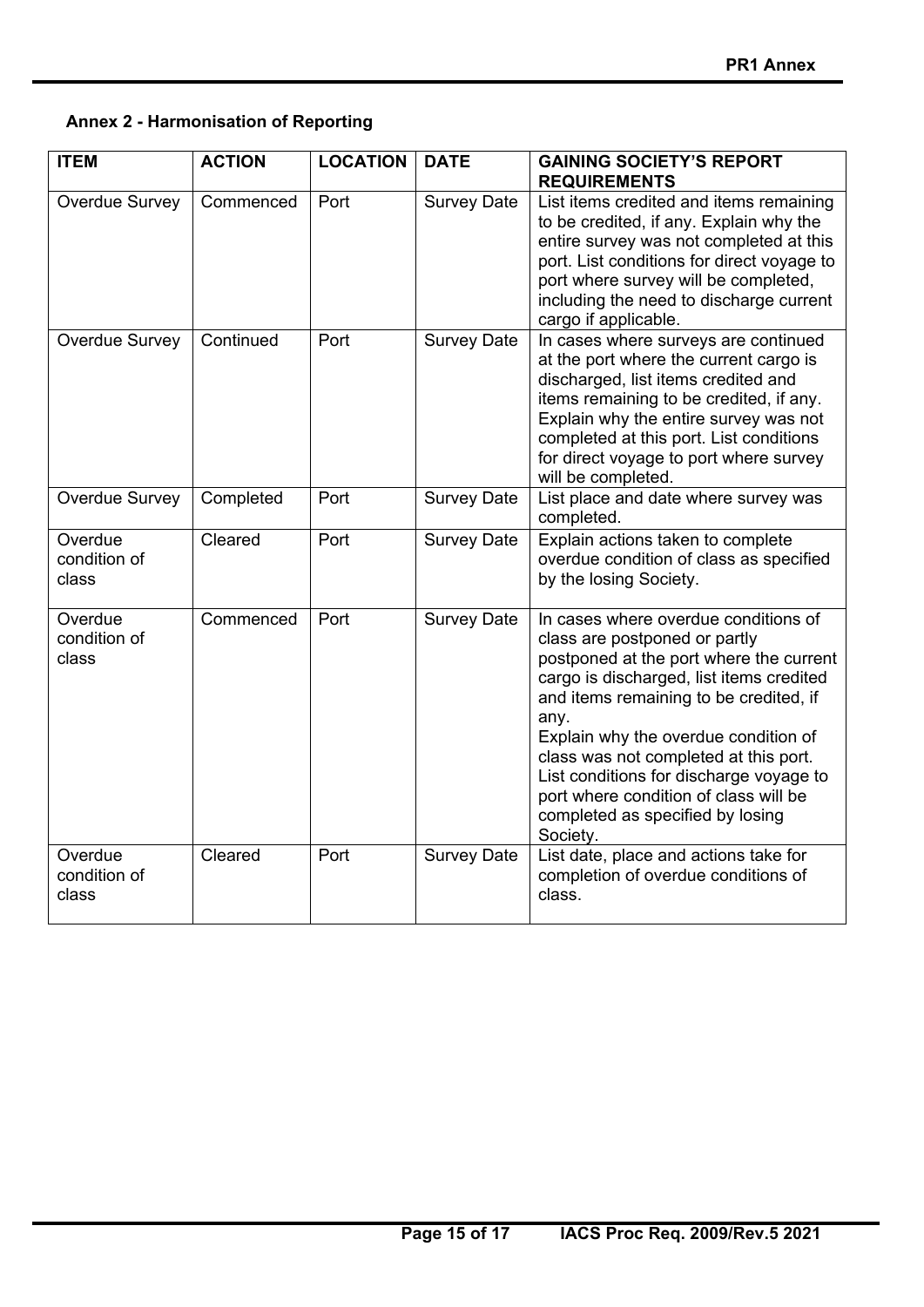### **Annex 3 - Items to be considered in the review of Vessel's Records**

- \* 1. Damages
- \* 2. Major repairs / rectifications
- \* 3. Conversion of hull-dates
- \* 4. Major alterations of machinery installation-dates
- 5. Condition evaluation / hull summary report if applicable
- \* 6. History of conditions of class
	- 7. Thickness measurements from last Special Survey and subsequent thickness measurements, including areas with substantial corrosion
	- 8. Report of last Special Survey and subsequent periodical reports
- \* 9. Information on coating condition of water ballast tanks (including non ESP vessels)
	- 10. Restrictions / limitations in navigation area
	- 11. Optional photos when available
- \* As retained by the losing Society